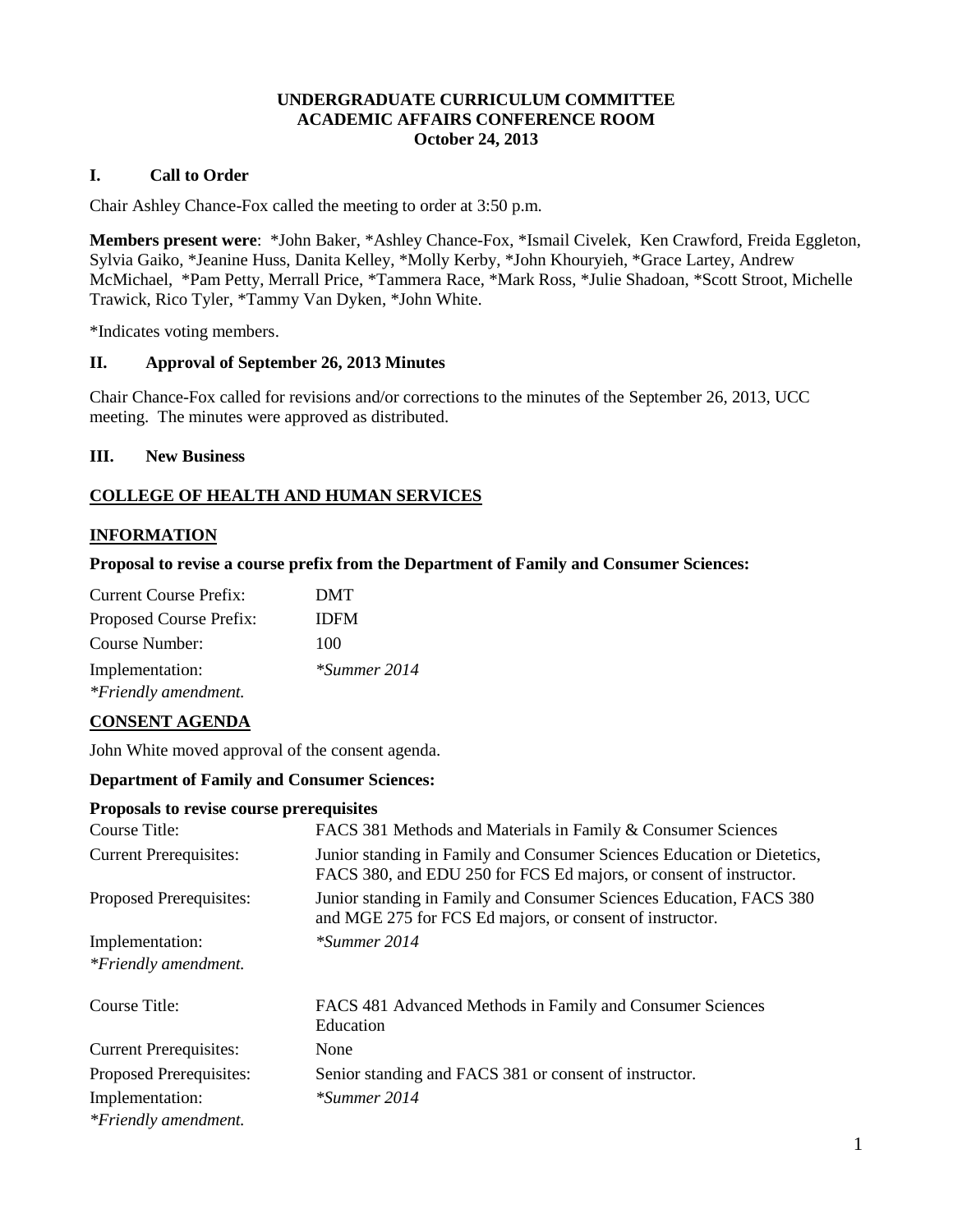# **School of Nursing:**

| Proposal to revise course catalog listing |                                                                                                                                                                                                                                    |
|-------------------------------------------|------------------------------------------------------------------------------------------------------------------------------------------------------------------------------------------------------------------------------------|
| <b>Course Title:</b>                      | NUR 105 Fundamentals of Nursing                                                                                                                                                                                                    |
| <b>Current Catalog Listing:</b>           | Introduces fundamental nursing concepts and principles utilizing basic<br>human needs, developmental theory, nursing process, and therapeutic<br>nursing interventions to promote and maintain health for selected<br>populations. |
| Proposed Catalog Listing:                 | Introduces fundamental nursing concepts and principles utilizing basic<br>human needs, developmental theory, nursing process, and evidence-based<br>interventions to promote and maintain health for selected populations.         |
| Implementation:                           | *Summer 2014                                                                                                                                                                                                                       |
| *Friendly amendment.                      |                                                                                                                                                                                                                                    |
| Course Title:                             | NUR 155 Medical Surgical Nursing I                                                                                                                                                                                                 |
| <b>Current Catalog Listing:</b>           | Medical -surgical concepts utilizing basic human needs, developmental<br>theory, nursing process, and therapeutic nursing interventions to promote<br>and maintain health for selected populations.                                |
| Proposed Catalog Listing:                 | Medical -surgical concepts utilizing basic human needs, developmental<br>theory, nursing process, and evidence-based interventions to promote and<br>maintain health for selected populations.                                     |
| Implementation:                           | *Summer 2014                                                                                                                                                                                                                       |
| *Friendly amendment.                      |                                                                                                                                                                                                                                    |
| <b>Course Title:</b>                      | NUR 165 Mental Health Nursing                                                                                                                                                                                                      |
| <b>Current Catalog Listing:</b>           | Includes mental health nursing concepts utilizing basic human needs,<br>developmental theory, nursing process and therapeutic nursing<br>interventions to promote and maintain health for selected populations.                    |
| Proposed Catalog Listing:                 | Includes mental health nursing concepts utilizing basic human needs,<br>developmental theory, nursing process and evidence-based interventions to<br>promote and maintain health for selected populations.                         |
| Implementation:<br>*Friendly amendment.   | *Summer 2014                                                                                                                                                                                                                       |
| Course Title:                             | NUR 208 Medical Surgical Nursing II                                                                                                                                                                                                |
| <b>Current Catalog Listing:</b>           | Expansion on previous medical –surgical concepts utilizing basic human<br>needs, developmental theory, nursing process, and therapeutic nursing<br>interventions to promote and maintain health for selected populations.          |
| Proposed Catalog Listing:                 | Expansion on previous medical –surgical concepts utilizing basic human<br>needs, developmental theory, nursing process, and evidence-based<br>interventions to promote and maintain health for selected populations.               |
| Implementation:                           | *Summer 2014                                                                                                                                                                                                                       |
| *Friendly amendment.                      |                                                                                                                                                                                                                                    |
| Course Title:                             | NUR 215 Maternal-NewbornNursing                                                                                                                                                                                                    |
| <b>Current Catalog Listing:</b>           | Includes maternal-newborn nursing concepts utilizing basic human needs,<br>developmental theory, nursing process and therapeutic nursing<br>interventions to promote and maintain health for selected populations.                 |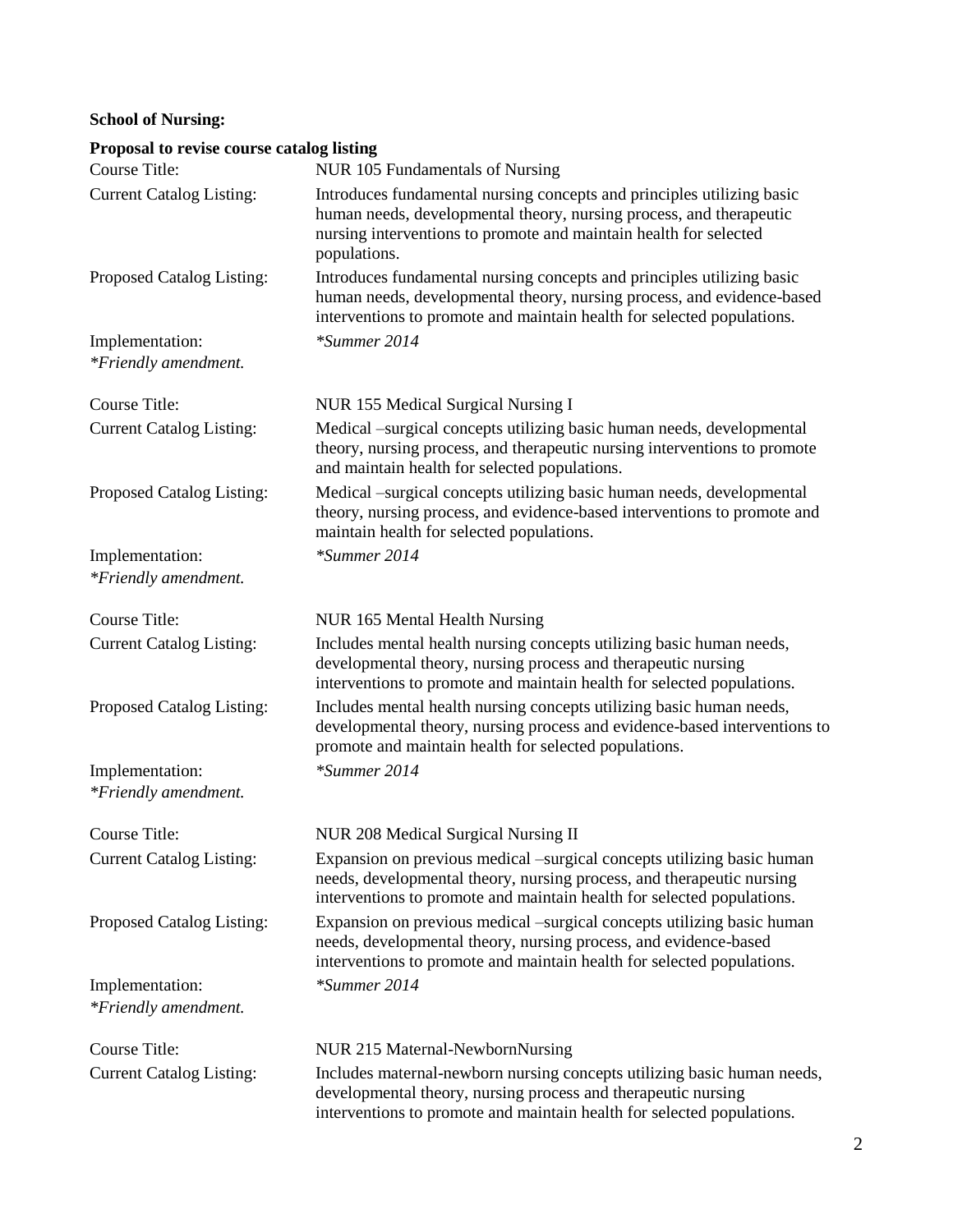| Proposed Catalog Listing:               | Includes maternal-newborn nursing concepts utilizing basic human needs,<br>developmental theory, nursing process and therapeutic nursing<br>interventions to promote and maintain health for selected populations.        |
|-----------------------------------------|---------------------------------------------------------------------------------------------------------------------------------------------------------------------------------------------------------------------------|
| Implementation:                         | $*$ Summer 2014                                                                                                                                                                                                           |
| *Friendly amendment.                    |                                                                                                                                                                                                                           |
| Course Title:                           | NUR 254 Pediatric Nursing                                                                                                                                                                                                 |
| <b>Current Catalog Listing:</b>         | Includes pediatric nursing concepts utilizing basic human needs,<br>developmental theory, nursing process and therapeutic nursing<br>interventions to promote and maintain health for selected populations.               |
| Proposed Catalog Listing:               | Includes pediatric nursing concepts utilizing basic human needs,<br>developmental theory, nursing process and evidence-based interventions to<br>promote and maintain health for selected populations.                    |
| Implementation:<br>*Friendly amendment. | $*$ Summer 2014                                                                                                                                                                                                           |
| Course Title:                           | NUR 255 Medical Surgical Nursing III                                                                                                                                                                                      |
| <b>Current Catalog Listing:</b>         | Expansion on previous medical –surgical concepts utilizing basic human<br>needs, developmental theory, nursing process, and therapeutic nursing<br>interventions to promote and maintain health for selected populations. |
| Proposed Catalog Listing:               | A curriculum revision was made to update terminology and incorporate<br>new concepts in accordance with the National League for Nursing<br><b>Educational Outcomes.</b>                                                   |
| Implementation:                         | *Summer 2014                                                                                                                                                                                                              |
| *Friendly amendment.                    |                                                                                                                                                                                                                           |

# **Department of Family and Consumer Sciences:**

*The proposal to delete* DMT 110 Design Concepts *was withdrawn from the consent agenda.*

| <b>Proposal to delete a course</b> |                         |
|------------------------------------|-------------------------|
| Course Title:                      | DMT 303 Lighting Design |
| Implementation:                    | Spring 2014             |

## **Proposal to delete a program**

| Program Title:                 | Child Life Minor |
|--------------------------------|------------------|
| Reference Number:              | 345              |
| <b>Required Hours:</b>         | 21 hours         |
| <b>Effective Catalog Year:</b> | Spring 2014      |

John Baker seconded the motion. The consent agenda was approved. **ACTION AGENDA**

John White moved approval of the following **proposal to revise a program from the Department of Family and Consumer Sciences:**

| Program Title:    | <b>Interior Design Minor</b> |
|-------------------|------------------------------|
| Reference Number: | 398                          |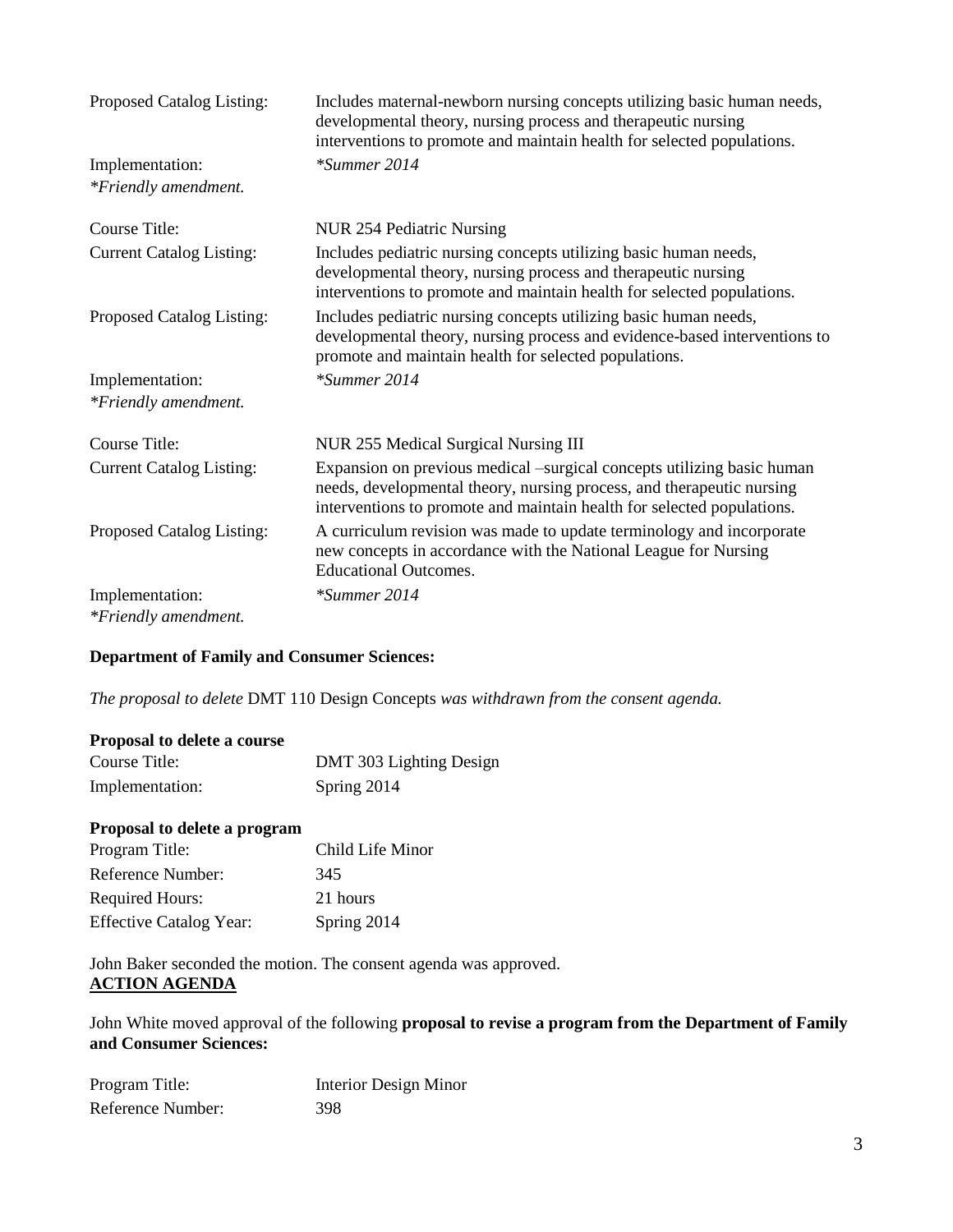| <b>Required Hours:</b>         | 22 hours                                                                                                                                                                                                                  |
|--------------------------------|---------------------------------------------------------------------------------------------------------------------------------------------------------------------------------------------------------------------------|
| Identification:                | Changes to the Interior Design Minor are as follows:<br>• Changing 11 hours of restricted electives to restricted courses and 1<br>elective.<br>• IDFM 243 to replace DMT 110<br>IDFM 304 to replace DMT 303<br>$\bullet$ |
| <b>Effective Catalog Year:</b> | Fall 2014                                                                                                                                                                                                                 |

John Baker seconded the motion. The motion carried.

#### Julie Shadoan moved approval of the following **proposal to revise a program from the Department of Family and Consumer Sciences:**

| Program Title:                 | Interior Design & Fashion Merchandising                                                                                                                                                                                                                                                                                                              |
|--------------------------------|------------------------------------------------------------------------------------------------------------------------------------------------------------------------------------------------------------------------------------------------------------------------------------------------------------------------------------------------------|
| Reference Number:              | 531                                                                                                                                                                                                                                                                                                                                                  |
| <b>Required Hours:</b>         | 81 hours                                                                                                                                                                                                                                                                                                                                             |
| Identification:                | Changing minimum required credit hours from 81 to 78 for the Interior<br>$\bullet$<br>Design concentration, and, thus, for major of Interior Design & Fashion<br>Merchandising (IDFM) to meet SACS requirements.<br>Dropping IDFM 322 Merchandising I from the Interior Design<br>$\bullet$<br>curriculum to meet the required minimum credit hours. |
| <b>Effective Catalog Year:</b> | Fall 2014                                                                                                                                                                                                                                                                                                                                            |

John White seconded the motion. The motion carried.

## John White moved approval of the following **proposal to create a new minor program from the Department of Family and Consumer Sciences:**

| Program Title:<br>Reference Number:<br><b>Required Hours:</b> | <b>Family Home Visiting</b><br>TBD<br>21 hours                                                                                                                                                                                                                                                                                                                                                             |
|---------------------------------------------------------------|------------------------------------------------------------------------------------------------------------------------------------------------------------------------------------------------------------------------------------------------------------------------------------------------------------------------------------------------------------------------------------------------------------|
| Catalog Description:                                          | The Family Home Visiting minor will prepare students to provide home<br>visiting services. Potential clients include those needing parenting skills,<br>those at risk for abusing and neglecting their children, and/or those who<br>need other support services. The minor in Family Home Visiting requires a<br>minimum of 21 semester hours. A grade of "C" or above must be earned in<br>*all courses. |
| <b>Effective Catalog Year:</b><br>*Friendly amendment.        | Fall 2014                                                                                                                                                                                                                                                                                                                                                                                                  |

Molly Kerby seconded the motion. The motion carried.

# **OGDEN COLLEGE OF SCIENCE AND ENGINEERING**

# **INFORMATION**

### **Department of Engineering:**

### **Proposal to create a temporary course**

| Course Title:   | <b>ENGR 250 Early Engineering Experiences in Industry</b> |
|-----------------|-----------------------------------------------------------|
| Credit Hours:   | 3.0 hrs.                                                  |
| Implementation: | Winter 2014                                               |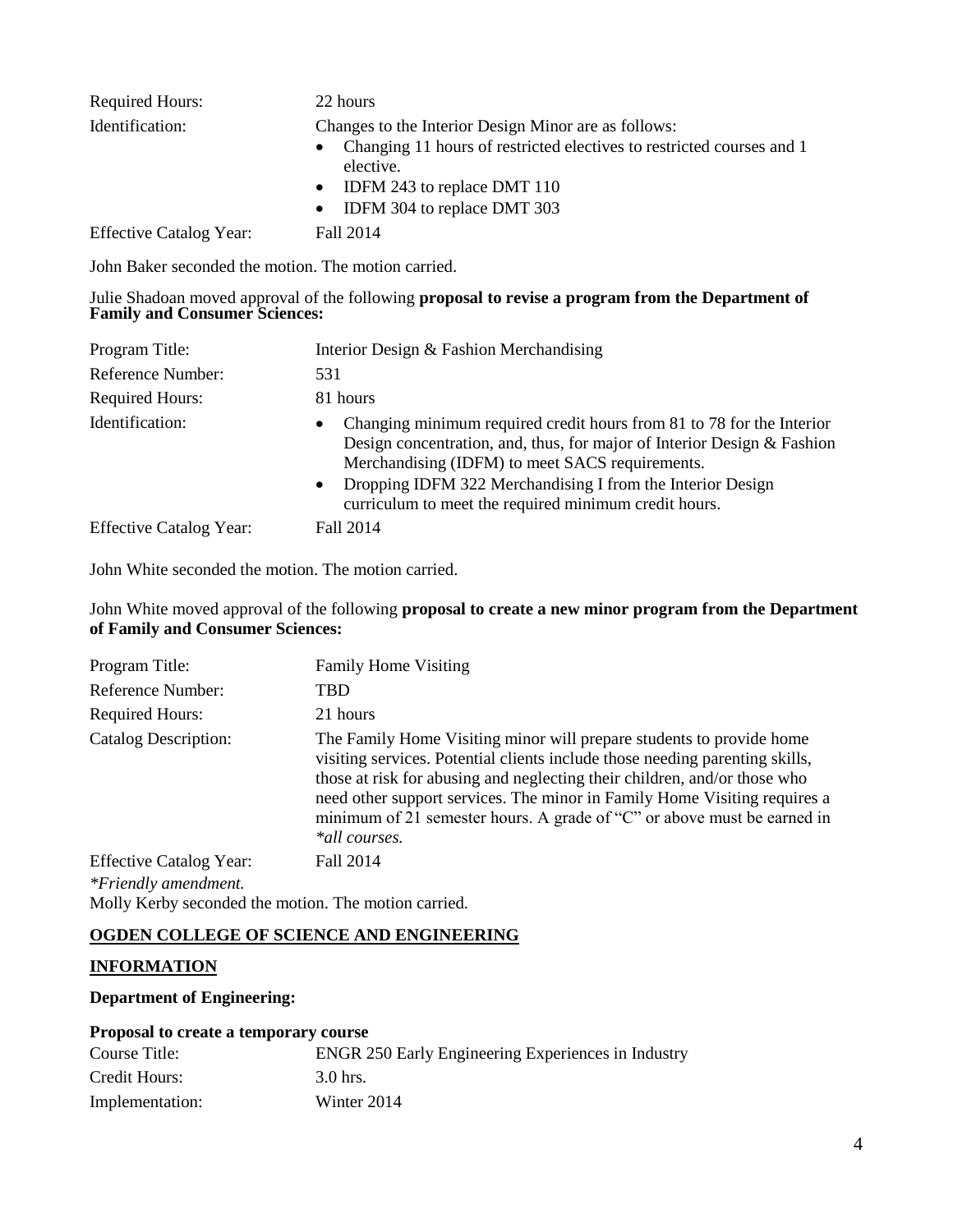# **CONSENT AGENDA**

John White moved approval of the consent agenda.

#### **Department of Architectural and Manufacturing Sciences:**

## **Proposal to delete a course**

| Course Title:   | GC 313 Technical Drafting |
|-----------------|---------------------------|
| Credit Hours    | 3.0 hrs.                  |
| Implementation: | Spring 2014               |

#### **Proposal to revise course prerequisites**

| Course Title:                | AMS 303 Food Laws & Regulations |
|------------------------------|---------------------------------|
| <b>Current Prerequisite:</b> | AMS 301                         |
| Proposed Prerequisite:       | None                            |
| Implementation:              | Fall 2014                       |

Molly Kerby seconded the motion. The consent agenda was approved.

## **ACTION AGENDA**

John White moved approval of the following **proposal to create a new course from the Department of Engineering:**

| Course Title:                                           | <b>ENGR 400 Principles of Systems Engineering</b>                                                                                                                                                             |
|---------------------------------------------------------|---------------------------------------------------------------------------------------------------------------------------------------------------------------------------------------------------------------|
| Abbr. Course Title:                                     | <b>Systems Engineering</b>                                                                                                                                                                                    |
| Credit Hours:                                           | $3.0$ hrs.                                                                                                                                                                                                    |
| Prerequisites:                                          | Junior standing in an engineering discipline; and EE 210 or EM 221, or EM<br>222 and STAT 301                                                                                                                 |
| Catalog Listing:                                        | An overview of the field and relevant principles of systems engineering.<br>Topics will prepare students to apply systems engineering theory to the<br>solution of complex system-based engineering problems. |
| Implementation:                                         | Spring 2014                                                                                                                                                                                                   |
| See revised proposal for revisions.                     |                                                                                                                                                                                                               |
| John Khouryieh seconded the motion. The motion carried. |                                                                                                                                                                                                               |

John White moved approval of the following **proposal to create a new minor program from the Department of Engineering:**

| Program Title:                 | <b>Systems Engineering</b>                                                                     |
|--------------------------------|------------------------------------------------------------------------------------------------|
| <b>Required Hours:</b>         | 21 (CE Majors), 21.5 (EE Majors) or 21 (ME Majors)                                             |
| Identification:                | Systems engineering is a robust approach to the design, creation, and<br>operation of systems. |
| <b>Effective Catalog Year:</b> | Spring 2014                                                                                    |

John Khouryieh seconded the motion. The motion carried.